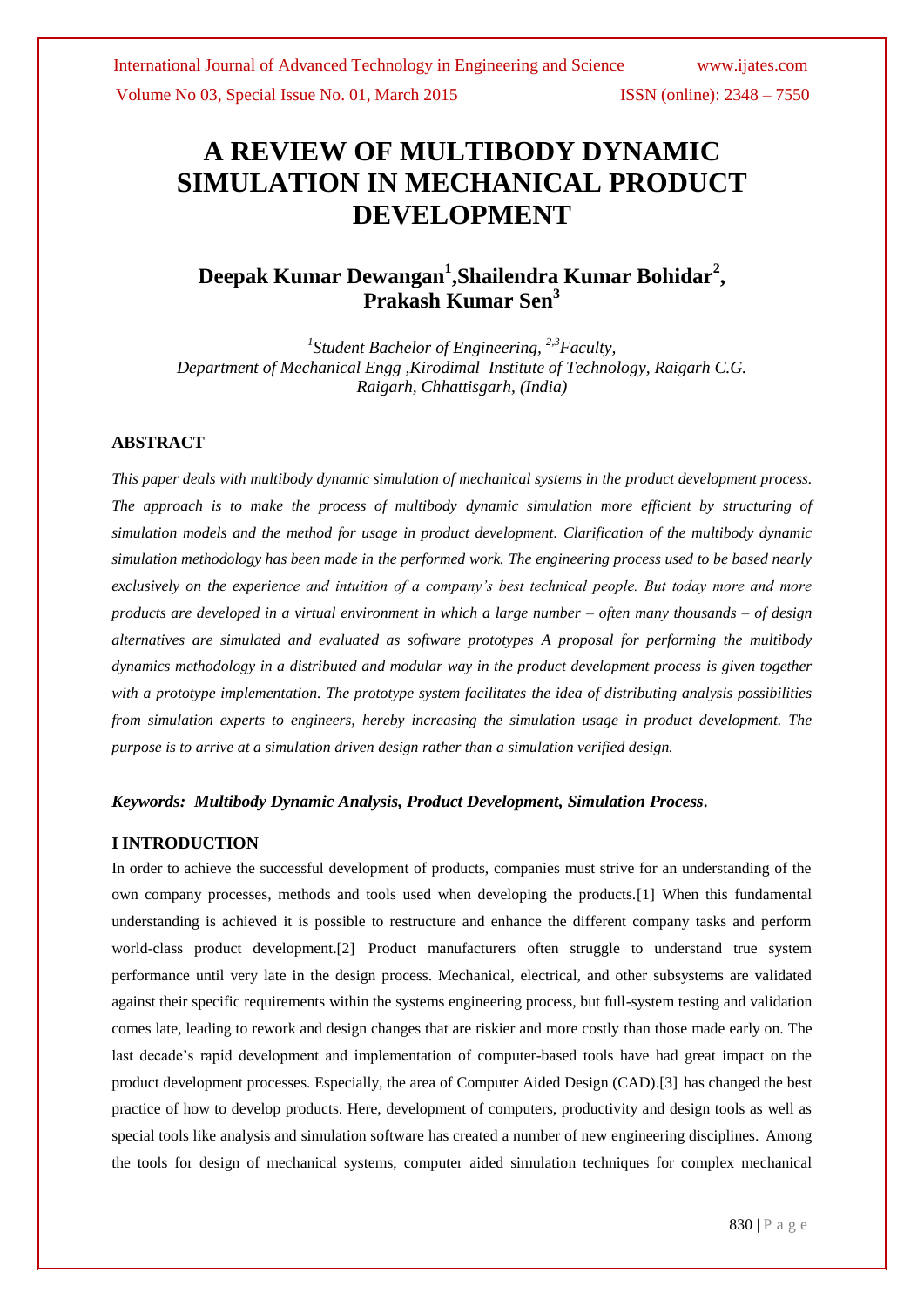dynamic systems, multibody dynamics have a large potential in product development. This potential is only partly used today due to, for example, modeling and simulation complexity.[4] In order to make it possible for a design engineer, and not only for a specialist in dynamics, to use multibody dynamic (MBS) simulation methods for development of dynamic systems, the complexity of the procedure for using them must be reduced. This paper deals with simulation of multibody dynamic systems in the product development process. The aim of the work is twofold; to perform advanced dynamic simulations in order to predict the dynamic behavior of the studied systems and at the same time to clarify the methodology and task process of advanced MBS analysis in product development. Clarification of the multibody dynamic simulation Methodology has been made in the performed work. A proposal for performing the multibody dynamics methodology in a distributed and modular way in the product Development process is given together with a prototype implementation. The prototype system facilitates the idea of distributing analysis possibilities from simulation experts to engineers, hereby increasing the usage of simulation in product development. The purpose is to arrive at a simulation driven design rather than a simulation verified design.[5] Product manufacturers often struggle to understand true system performance until very late in the design process. Mechanical, electrical, and other subsystems are validated against their specific requirements within the systems engineering process, but full-system testing and validation comes late, leading to rework and design changes that are riskier and more costly than those made early on. [6]

### **II KNOWLADGE DOMAINS**

During the paper work, some different knowledge domains are introduced. In this chapter an introduction to the main knowledge domains are given.

#### **2.1 Product Development**

Product development has been defined by Ulrich & Eppinger as

"*The set of activities beginning with the perception of a market opportunity and ending in the production, sale and delivery of a product"*

In a company, the different phases the product passes during the development are typically described as the product development process. This product development process (PDP) is often specific for the company since the manufactured product highly describes the process. However, at a low level of detail, the process is similar independent of company. There are a variety of methodologies for understanding and enhancing the efficiency of the product development process. These theories mainly consist of literature and studies establishing a view of how to perform good product development and how to structure the company processes. The development tasks should also be carried out in parallel rather than sequential. These overlapping activities are one of the key factors to the increasing information flow between different processes in the development [7][8]. Simultaneous engineering has been defined by Winner, R. I. Penell. [9] as:

*"a systematic approach to the integrated, concurrent design of products and their related processes, including manufacture developers, from the outset, to consider all elements of the product life cycle from conception through disposal, including quality, cost, schedule, and user requirements"*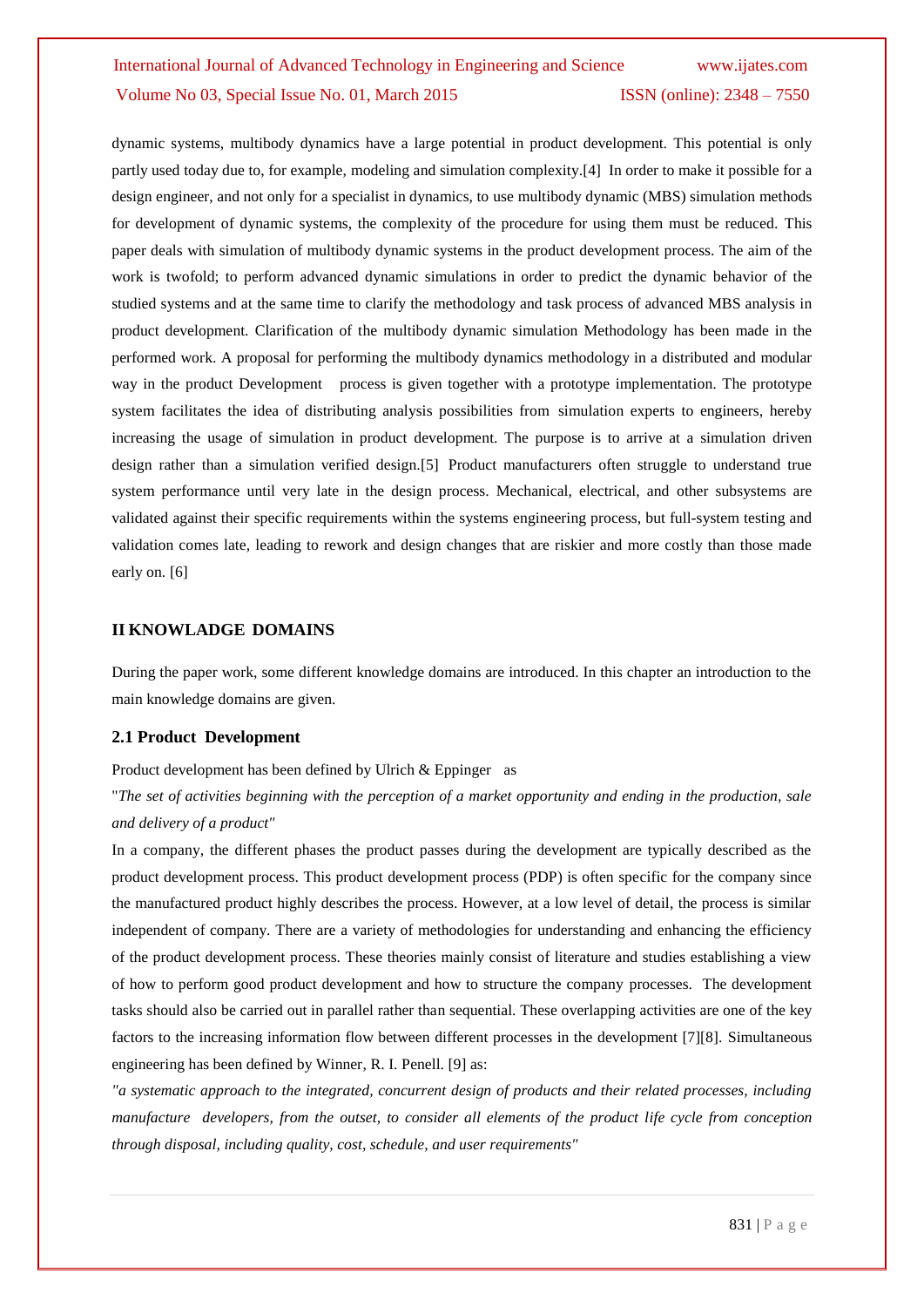# **2.2 Computer-Aided Simulations**

The techniques for modeling and simulation are becoming mature, the industry is getting more eager to implement them. A beneficiary factor here is the implementation of three-dimensional (3D) CAD models into the design stages of product development creating a virtual prototype base for further computational simulations. Presently, CAD is not particularly effective in the initial synthesis of design or in the redesign portion of the design loop [10]; however, it is very useful in providing more efficient ways to help the designer revise the design. A simple sequence of new design commands can cause a wide range of changes throughout the design if the 3D model is parameterized correctly. The rapid development and implementation of new tools allow CAD to be used in a greater part of the development chain. CAD systems are usually not well integrated with current simulation techniques although the simulation techniques are well developed. However, integrated analysis is possible where CAD models can be used for creating Finite Element Models (FEM) for structural analysis, dynamic models for simulation of behavior via MBS or for performing Computational Fluid Dynamics (CFD) simulation.[11][12]

### **2.3 System Dynamics Ofmulti Body**

A *multibody system* (MBS) is a system that consists of solid bodies, or *links*, that are connected to each other by *joints* that restrict their relative motion. The study of MBS is the analysis of how mechanism systems move under the influence of forces, also known as *forward* dynamics. A study of the inverse problem, i.e. what forces are necessary to make the mechanical system move in a specific manner is known as *Inverse* dynamics. This is particularly important in some branches of robotics where precise motion control is needed. When dealing with MBS there is a need for understanding of both the theory behind it as well as the actual methods and tools for analyzing complex mechanical systems. [6]

### **2.4 Product Structuring**

The area of product structuring when developing products is also of interest today. This since industry has to arrive at a product design that has been systematically optimized in order to meet customer needs and still satisfy a large market variety.

This applies to products for mass customization but also to products with lower volumes. One proposed method for dealing with the above issues is to use a modular approach in the development of the products. This since the modular approach with building blocks, modules, claims to give reduced lead-time, improved quality, high flexibility as well as retaining low costs. By using work made in this area and apply it to the area of simulation, modeling benefits can be achieved since simulation models can be reused. Comprehensive work in this area is performed by. Business and technical aspects in product modularization are topics discussed by Blacken felt. Structuring products into modules with the help of the Modular Function Deployment, MFD, method is described by Erickson. Sellgren introduces a modular methodology to product data management, CAD and finite element modeling.[13][14][15][16]

#### **2.5 Application Area**

The work performed during the development of this paper spans over different product applications. Efforts in simulation have been made within pantograph dynamics, hydraulic rotators, combustion engines, variable valve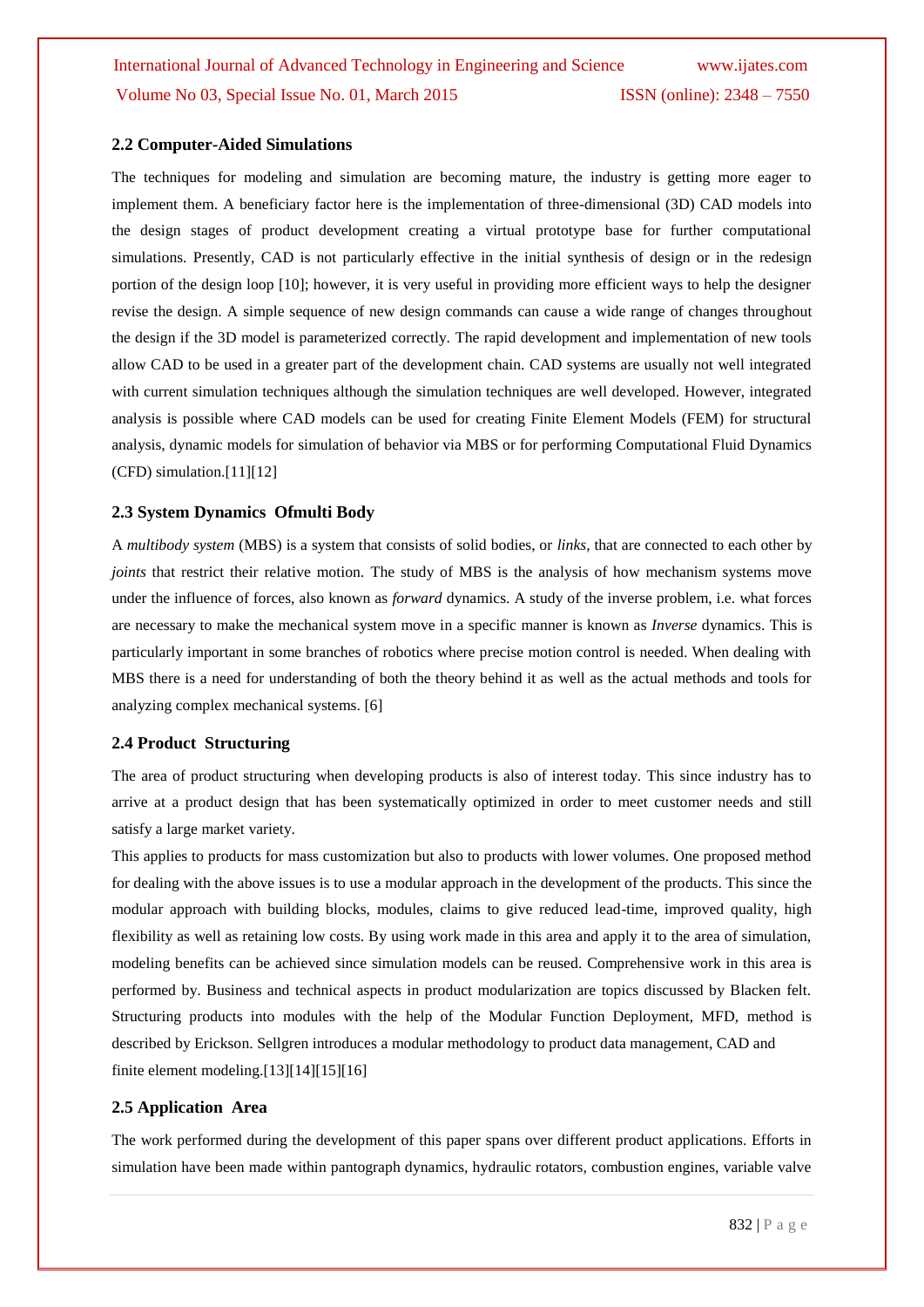techniques, automotive dynamics and automotive vehicle suspension dynamics, according to examples in Figure 1.



**Figure.1.MBS simulation model of vehicle suspension and CAD model of hydraulic rotator.**

The area for these applications is however all within vehicle system dynamics. To enlighten the reader of the application example used in a major part of the appended papers. [17]

# **III MULTI BODY DYNAMICS IN THE PRODUCT DEVELOPMENT PROCESS**

Traditionally, mainly large companies with special analysis departments have used simulation in their development of products. These simulation verified products are typically of very high technical level. Due to the rapid development of digital computers, and since the techniques for modeling and simulation are becoming mature, a broader spectra of industrial companies are eager to use and implement.

# **3.1 Development Ofmechanical System**

The development of a product is often an iterative process, both the whole process as well as underlying subprocesses. There are different aspects on MBS simulation when developing a product regarding if it is a new mechanical system, *original design*, or if it is a redesign of an existing product, *continuous design*.

# **3.2 Simmulation Process In Product Development**

A possible iterative product development process is shown in Figure 2. The figure shows some generic phases in the development of an original or redesigned product. Although there is a start and an end in the figure it is to be seen as a snapshot of an iterative and continuously evolving development process where the product support phase acts as input for the development of a new or redesigned product. The smaller upper and lower arrows indicate some possible generic simulation processes during the development of a product. These simulation processes could be Computational Fluid Dynamics (CFD), for establishing a view of the air resistance of a car body, Finite Element Method (FEM), for calculation of deformation zones of a car, or MBS analysis for evaluating ride comfort in a vehicle, among others.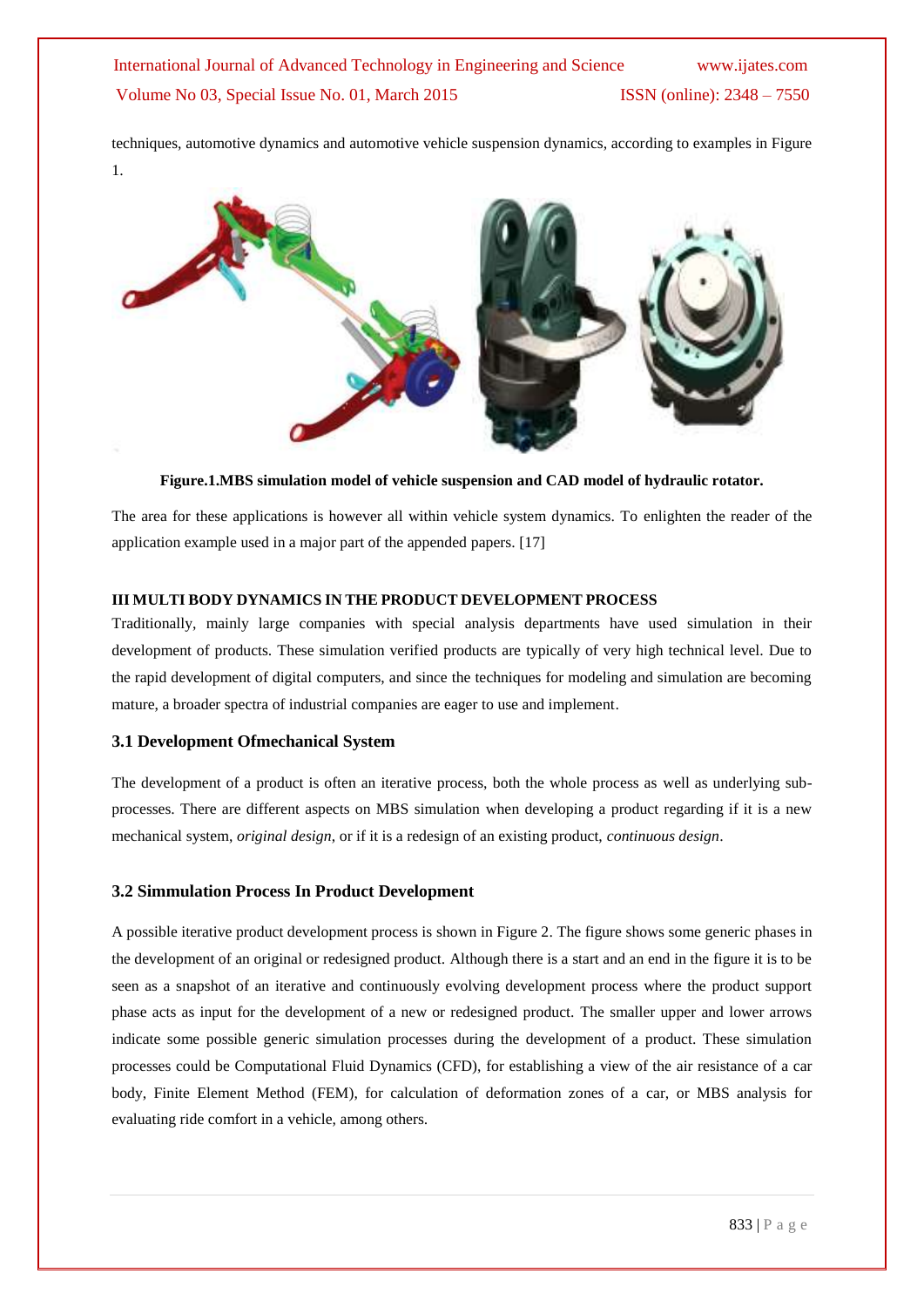

**Figure.2. Simulation processes in product development. Upper and lower arrows represent generic simulation processes.**

# **3.3 Multi Body Dynamics Simm Ulation Methedology**

During the lifecycle of a product the same questions arise several times, see the MBS methodology in Figure 3, where a typical methodology for multibody dynamic analysis is extracted from the development process. In the early stages fast modeling and comparative analyses are crucial in order to evaluate different concepts. The accessible information is often insufficient and unstructured a the time frame for decisions limited. At later stages the product is defined with higher level of detail, and accurate analyses are increasingly important. In these phases, better information. is often available in form of experimental data from prototype testing and better product knowledge. This makes it possible to verify the developed simulation models. After this verification, the simulation model can be used to predict, if used in a correct way, the behavior in other situations than the experimentally tested ones.





# **3.4 Mbs Process Reflection**

The above-described MBS process has its origin in literature combined with findings from the MBS modeling performed in the thesis work. It can work as a guide for planning and performing MBS simulation in product development. The steps of equation generation and solving in the MBS process are often computerized while the other steps still require human effort. Naturally, this process is applied differently depending on company and personnel situation. Documentation when performing the steps above is important, both in terms of creating the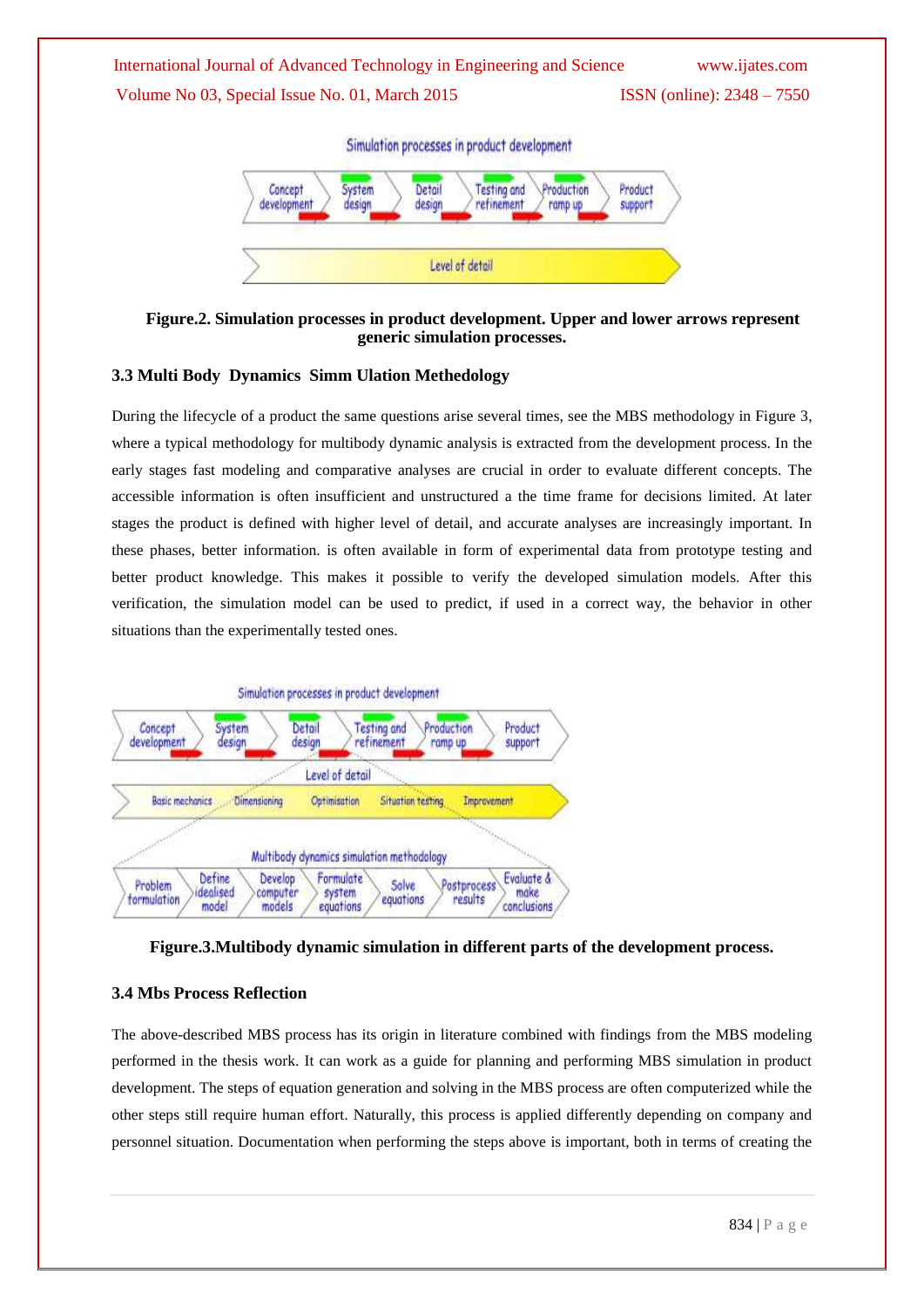opportunity to reproduce the specific results of each step and in terms of having the process documented if redesign is necessary.

### **3.5 Moduler Multi Body Dynamics Modeling Approach**

Generally, simulation departments have simulation experts that build, simulate and analyses results of a given task received from, for example, the design department. In this way the special domain knowledge of the design department is lost since they do not perform simulations themselves. If the tools were handled in such a way that the simulation department developed a parameterized simulation model of, for example a pantograph suspension, and the suspension department designers were given this model, then they could combine their domain specific knowledge with the simulated behavior and develop a good product. This approach would make parallel development of subsystem models, or simulation modules, possible. If the different developed subsystems then were integrated into a common simulation environment where total system simulation was performed it would be possible for the subsystem designer to see the impact of his development to the total system behavior without having the knowledge to build the total system. Simulation models developed when working with pantograph/catenary systems might look like Figure 4.



**Figure.4. Simulation models developed for pantograph/catenary system.**

### **3.6 Prototype System**

Based on the proposed modular MBS approach and the need of integration of multi domain simulation, a prototype system where the presented ideas are implemented has been developed. The idea is that the system shall facilitate ideas regarding how to use the MBS methodology in product development. The application is within vehicle dynamics, a front suspension, and the possibility for an engineer, and not only a simulation expert, to perform MBS analysis is created.

In the work a collaborative MBS simulation environment is proposed and developed. Based on the belief that events can be correctly understood only if observed in their natural environment, ethnographic methods have been used in order to understand and describe the engineering analysis work practice that the tool is supposed to support. The simulation packages ADAMS and MATLAB are used together with database and web technologies, according to Figure 5. [6][18][19].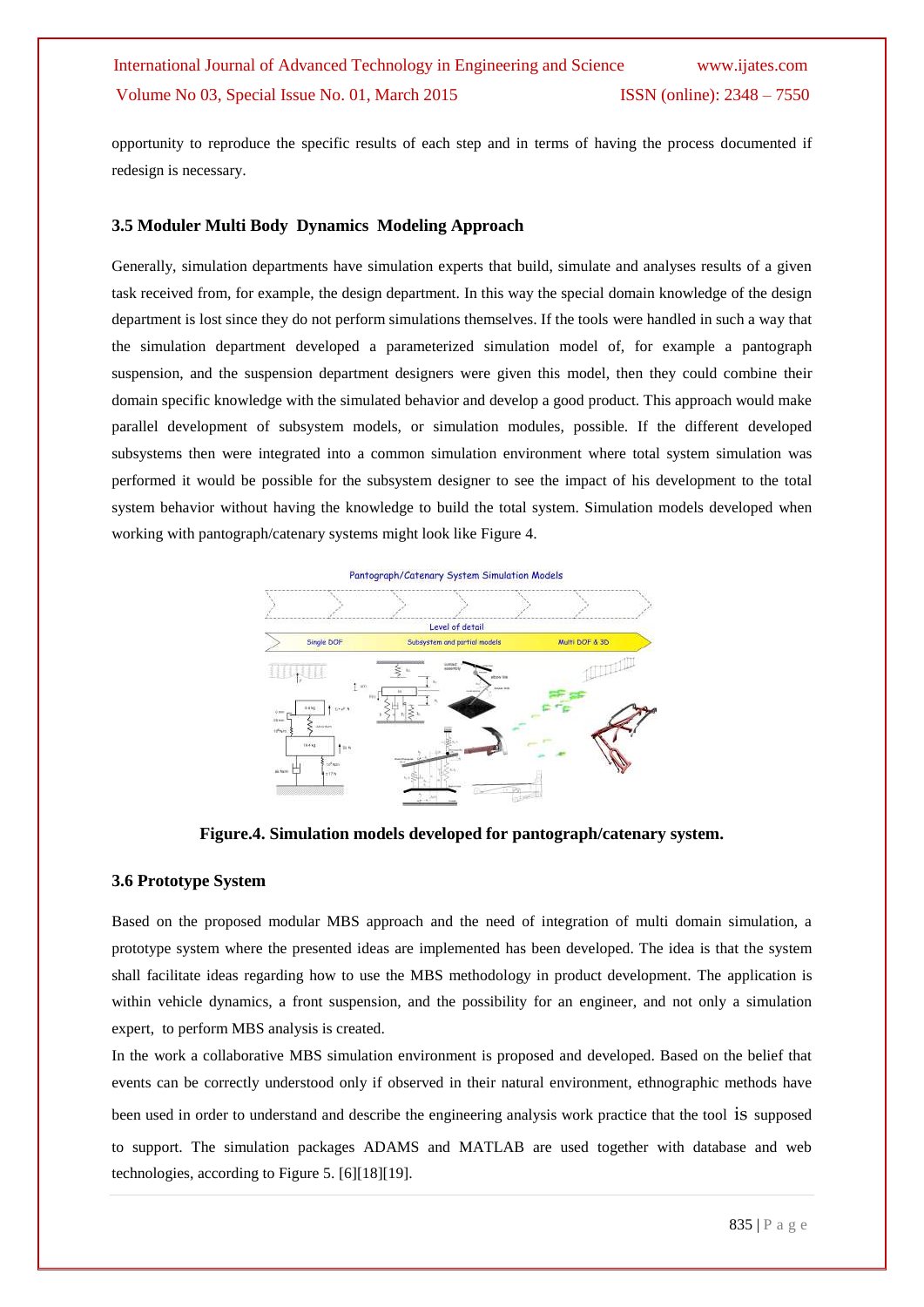

**Figure.5. Software tool integration in prototype system**

### **IV CONCLUTION**

This work describes simulation of multibody dynamic systems in the product development process. The papers presented describe how computer tools are used in product development and how multibody dynamic analysis can be applied to applications within vehicle dynamics. The approach has been .to identify the process of multibody dynamics simulation and make it more efficient by structuring of the simulation, simulation models and their usage. Previous work has concentrated on developing faster calculation methods and more specialized simulation software. Efforts have been made to clarify how computer tools and multibody dynamic analysis methods are used in product development in industry today. The different stages of the MBS process are discussed and insight into non-linear analysis is given. Insight into the knowledge domains of product development and multibody

Dynamic is given together with an introduction to the area of distributed simulation and modularization techniques. The performed work is to be seen as cross-functional work in order to bring different domains together for the sake of a better total product development.

#### **V ACKNOWLEDGMENT**

We would like to thank all the persons involved in paper directly or indirectly. This is a fruitful way of work and hereby all the authors are equally responsible for the paper. We express our gratitude towards various authors of different study materials from which references has been taken.

### **REFERENCES**

- [1] Womack, Jones, Roos (1990), *The Machine that Changed the World*, Rawson Associates, New York.
- [2] Clausing, D. (1994), *Total Quality Development: A Step by Step Guide to World-Class Concurrent Engineering*, The American Society of Mechanical Engineers.
- [3] Taylor, D. L. (1992), *Computer-Aided Design*, Addison-Wesley PublishingCompany.
- [4] Shiehlen, W. (1997), *Multibody System Dynamics: Roots and Perspectives,* Multibody System Dynamics, Vol. 1, pp. 149-188.